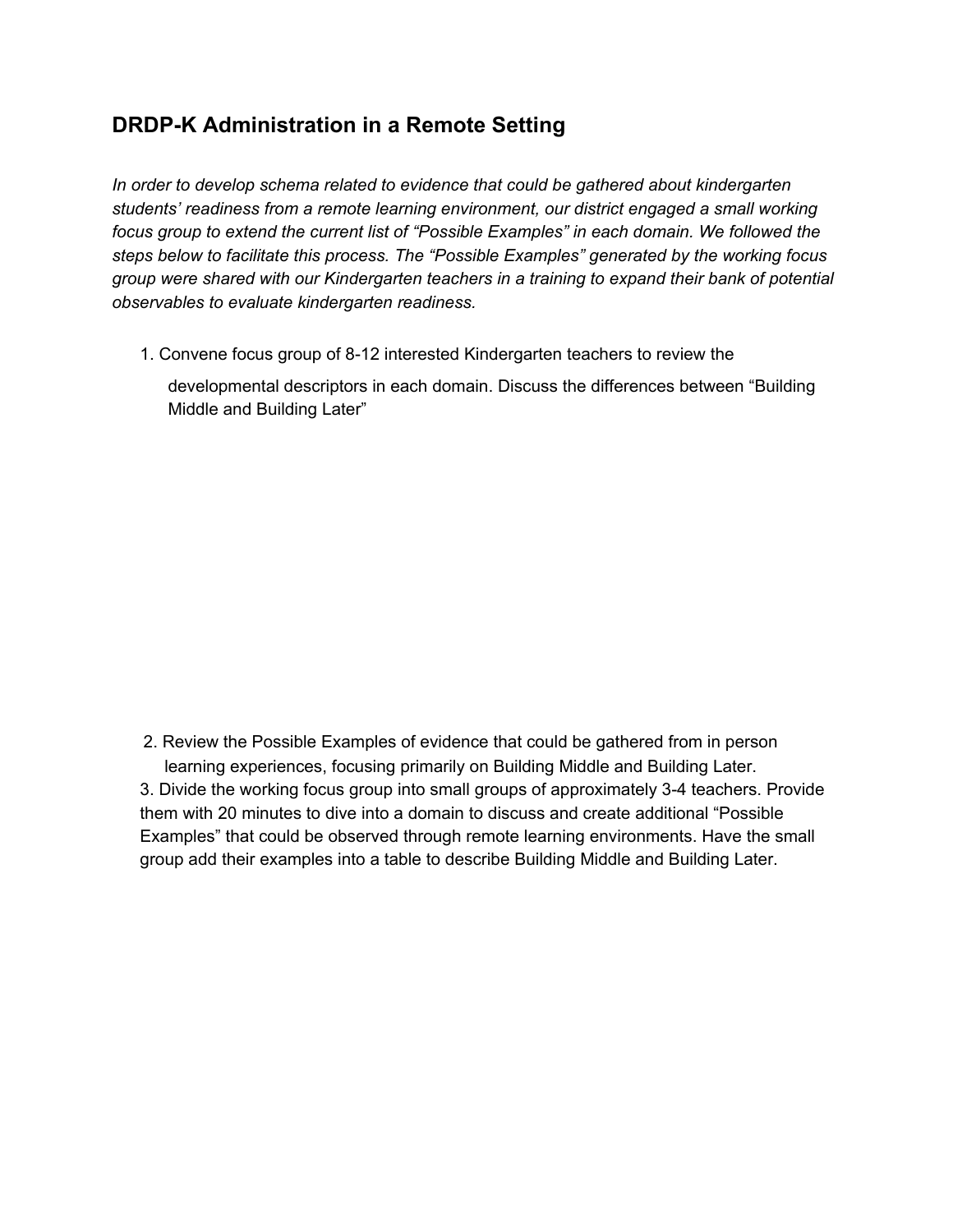4. Randomly mix the participants into another small group of approximately 3-4 teachers. Provide them with 20 minutes to dive into a **different domain** to discuss and create additional "Possible Examples" that could be observed through remote learning environments. Have the small group add their examples into a table to describe Building Middle and Building Later.

5. Return the working focus group together for a whole group debrief. Use framing

questions like, "What did you notice...?" "What did you learn...?" Answer specific questions related to administration, i.e., if not observed, try creating a specific lesson in to provide a setting to capture such data, if child is uncomfortable turning on video camera, look for other methods to gather student work.

6. **Emphasize** - the purpose of Kindergarten School Readiness assessment is less about assessment, and more about providing YOU the professional with an indication of skills and capabilities of each child that you can use to focus and frame the lessons you